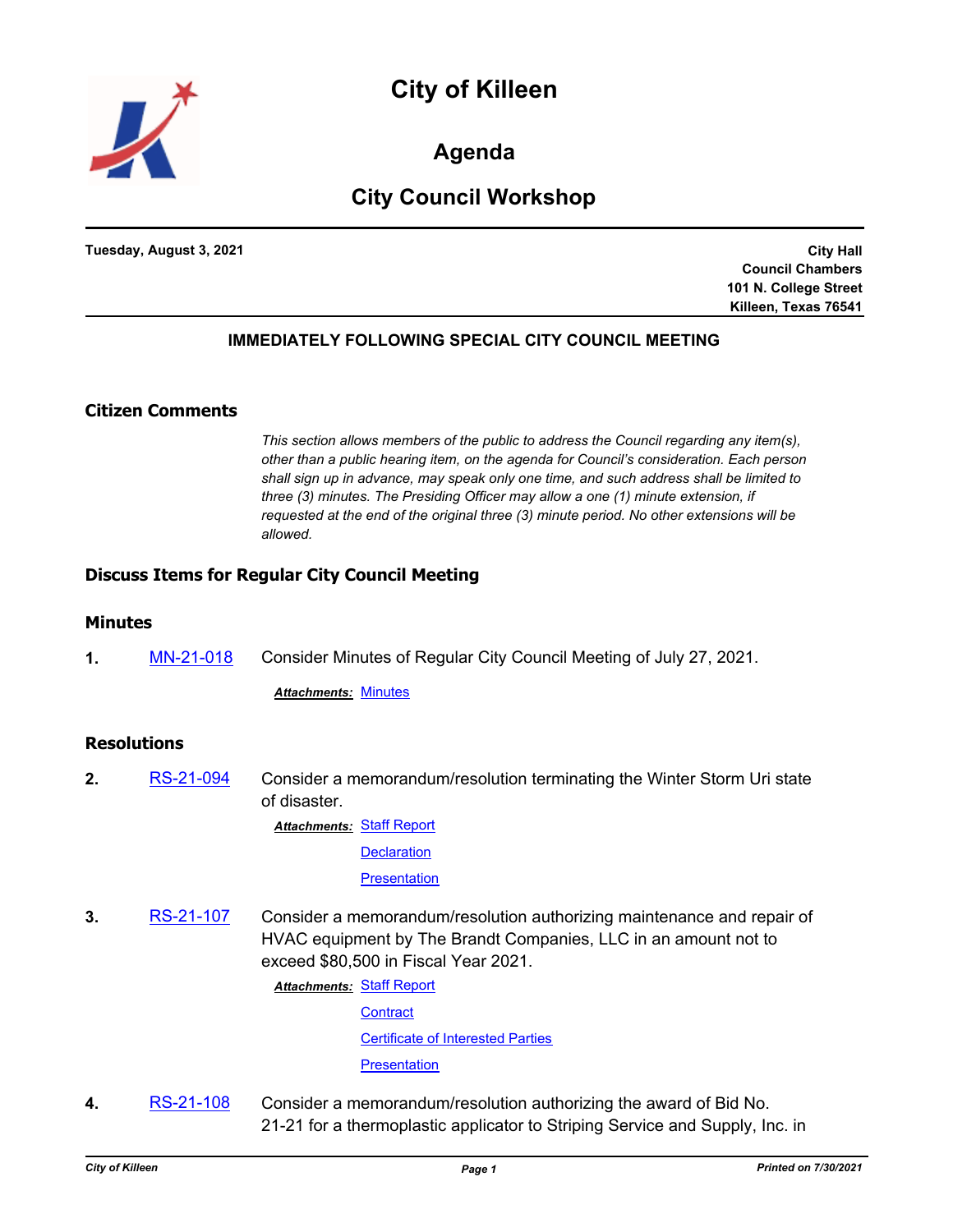#### an amount not to exceed \$104,617.44.

**Attachments: [Staff Report](http://killeen.legistar.com/gateway.aspx?M=F&ID=61f064d4-ddb1-42c9-9b9d-0be7d9196007.pdf)** 

- **[Quotes](http://killeen.legistar.com/gateway.aspx?M=F&ID=462f1cd8-81e5-452b-9d24-0b3c27d604c1.pdf)** [Bid Tab](http://killeen.legistar.com/gateway.aspx?M=F&ID=accabf2a-bb74-4fd4-8705-5e43944a71c9.pdf) [Certificate of Interested Parties](http://killeen.legistar.com/gateway.aspx?M=F&ID=8febcd93-bad1-4258-b516-9e70aa1221af.pdf) **[Presentation](http://killeen.legistar.com/gateway.aspx?M=F&ID=ff2460ee-fb74-4895-a879-49fde268c835.pdf)**
- **5.** [RS-21-109](http://killeen.legistar.com/gateway.aspx?m=l&id=/matter.aspx?key=5590) Consider a memorandum/resolution authorizing the award of Bid No. 21-31, Water Meters to Aqua-Metric Sales Company in an amount not to exceed \$500,000 in Fiscal Year 2021.

**Attachments: [Staff Report](http://killeen.legistar.com/gateway.aspx?M=F&ID=21f299fd-8d10-4afc-96d4-cdc7fbdfaf1e.pdf)** 

- [Proposal](http://killeen.legistar.com/gateway.aspx?M=F&ID=92533758-732e-49b7-903a-136c390e7976.pdf) [Bid Tab](http://killeen.legistar.com/gateway.aspx?M=F&ID=2a293b48-4f4c-41e7-9ae3-9f6e9ffc589c.pdf) **[Agreement](http://killeen.legistar.com/gateway.aspx?M=F&ID=040e2a00-7c9a-4ec0-97df-4819c24e6226.pdf)** [Certificate of Interested Parties](http://killeen.legistar.com/gateway.aspx?M=F&ID=32d7a1bc-ac1d-4789-a698-b8464d7f870a.pdf) **[Presentation](http://killeen.legistar.com/gateway.aspx?M=F&ID=0a943caa-e024-4cc4-94c6-dd72dee0f969.pdf)**
- **6.** [RS-21-110](http://killeen.legistar.com/gateway.aspx?m=l&id=/matter.aspx?key=5622) Consider a memorandum/resolution authorizing the award of Bid No. 21-32, Chaparral Elevated Storage Tank Project to Landmark Structures in the amount of \$5,253,000.
	- **Attachments: [Staff Report](http://killeen.legistar.com/gateway.aspx?M=F&ID=dc912c2e-fe6e-4905-9986-c8a47ecbaa60.pdf)** [Proposal](http://killeen.legistar.com/gateway.aspx?M=F&ID=fc69f8bd-549f-42c3-85fd-8347698f3b0f.pdf) [Letter of Recommendation](http://killeen.legistar.com/gateway.aspx?M=F&ID=337e7683-6518-4b23-a67a-4bd8552937ef.pdf) [Certificate of Interested Parties](http://killeen.legistar.com/gateway.aspx?M=F&ID=4cc490bc-054e-4fb0-be48-88e018960f67.pdf) **[Presentation](http://killeen.legistar.com/gateway.aspx?M=F&ID=0b8d2523-b3ed-415d-9948-6487eb1bf738.pdf)**
- **7.** [RS-21-111](http://killeen.legistar.com/gateway.aspx?m=l&id=/matter.aspx?key=5623) Consider a memorandum/resolution authorizing the award of a Professional Services Agreement with Kimley-Horn and Associates for the Highway 195 Water Line and Tank Project in the amount of \$908,088.

**Attachments: [Staff Report](http://killeen.legistar.com/gateway.aspx?M=F&ID=c815539b-0082-4ae5-8cf4-1c3017f15d6e.pdf)** 

**[Agreement](http://killeen.legistar.com/gateway.aspx?M=F&ID=65f99917-78ac-4c46-8473-ea5b8616c487.pdf)** 

[Certificate of Interested Parties](http://killeen.legistar.com/gateway.aspx?M=F&ID=bf376e11-502b-4d3e-a811-495d7c4243d1.pdf)

**[Presentation](http://killeen.legistar.com/gateway.aspx?M=F&ID=cf3a5496-9c86-4621-b476-960d8583a89b.pdf)** 

**8.** [RS-21-112](http://killeen.legistar.com/gateway.aspx?m=l&id=/matter.aspx?key=5626) Consider a memorandum/resolution authorizing emergency purchase of turf for Stonetree Golf Course in the amount of \$124,265.75.

**Attachments: [Staff Report](http://killeen.legistar.com/gateway.aspx?M=F&ID=89c74470-7db2-4782-81d9-2900093c9216.pdf)** 

**[Memorandum](http://killeen.legistar.com/gateway.aspx?M=F&ID=7546e29a-9e3f-496c-97ec-0c082ba85d0a.pdf)** [Certificates of Interested Parties](http://killeen.legistar.com/gateway.aspx?M=F&ID=718dcbac-51d5-4bda-a56d-7d0ca9ba2883.pdf) **[Presentation](http://killeen.legistar.com/gateway.aspx?M=F&ID=2167012d-3c1e-499b-9d80-f0438e5a5b3b.pdf)** 

**9.** [RS-21-113](http://killeen.legistar.com/gateway.aspx?m=l&id=/matter.aspx?key=5628) Consider a memorandum/resolution authorizing the procurement of replacement mobile data terminals (MDT) for the Police Department from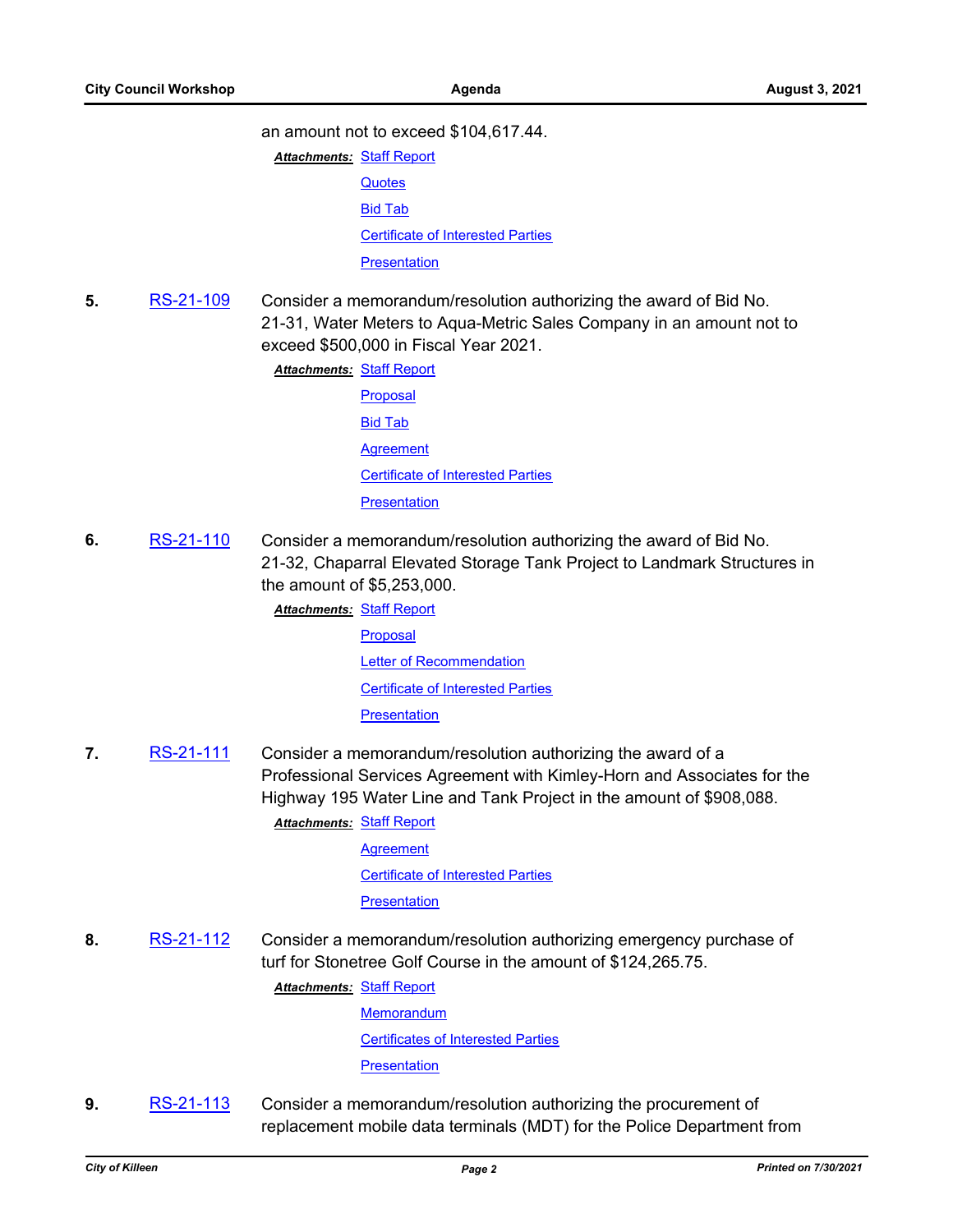GTS Technology Solutions in an amount not to exceed \$86,929. **Attachments: [Staff Report](http://killeen.legistar.com/gateway.aspx?M=F&ID=97517275-5c88-44ff-bb27-9d18ddf8d1e1.pdf)** 

> **[Quote](http://killeen.legistar.com/gateway.aspx?M=F&ID=34135a06-ce35-4216-85d2-28ebe44cfa74.pdf)** [Certificate of Interested Parties](http://killeen.legistar.com/gateway.aspx?M=F&ID=c98a87f9-e369-4fef-b1f0-c5b5192d4385.pdf) **[Presentation](http://killeen.legistar.com/gateway.aspx?M=F&ID=54b65b96-3207-442b-88b1-e3054c0ced3a.pdf)**

**10.** [RS-21-114](http://killeen.legistar.com/gateway.aspx?m=l&id=/matter.aspx?key=5606) Consider a memorandum/resolution rescheduling the City Council meetings for October, November, and December 2021. **Attachments: [Staff Report](http://killeen.legistar.com/gateway.aspx?M=F&ID=2ac2f215-5966-430a-b76d-c1a8d813f7c1.pdf)** 

[Current Meeting Schedule](http://killeen.legistar.com/gateway.aspx?M=F&ID=dd779bea-6a43-442d-9c33-e3a8fe97c8f5.pdf)

[Proposed Meeting Schedule](http://killeen.legistar.com/gateway.aspx?M=F&ID=47ff786a-38eb-4da0-b46e-e4ba316f1cb6.pdf)

## **Public Hearings**

**11.** [PH-21-037](http://killeen.legistar.com/gateway.aspx?m=l&id=/matter.aspx?key=5568) HOLD a public hearing and consider an ordinance requested by Johnson-Bell Investments, L.L.C., (Case #FLUM21-04) to amend the Comprehensive Plan's Future Land Use Map (FLUM) from a 'General Residential' (GR) designation to a 'General Commercial' (GC) designation for approximately 0.53 acre, being Lot 1, Block 1, Lee Residential Addition. The property is locally addressed as 5102 Cinch Drive, Killeen, Texas.

> **Attachments: [Staff Report](http://killeen.legistar.com/gateway.aspx?M=F&ID=b089d709-011a-4e5c-a0f6-196a3b93ed2f.pdf) [Maps](http://killeen.legistar.com/gateway.aspx?M=F&ID=8a5e728d-fd4e-4c15-ba5d-e167f923f470.pdf) [Minutes](http://killeen.legistar.com/gateway.aspx?M=F&ID=825d7ca9-60c9-4feb-96e0-a6451534b049.pdf) [Ordinance](http://killeen.legistar.com/gateway.aspx?M=F&ID=203750d9-7413-4945-a99a-b0d2d0b93846.pdf) [Presentation](http://killeen.legistar.com/gateway.aspx?M=F&ID=74130290-315b-449b-b2fb-9036820a56dc.pdf)**

**12.** [PH-21-038](http://killeen.legistar.com/gateway.aspx?m=l&id=/matter.aspx?key=5573) HOLD a public hearing and consider an ordinance requested by Johnson-Bell Investments, L.L.C. (Case #Z21-20) to rezone approximately 0.53 acre from "R1-A" (Single-Family Garden Home Residential District) to "B-3" (Local Business District), being Lot 1, Block 1, Lee Residential Addition. The property is locally addressed as 5102 Cinch Drive, Killeen, Texas.

> **Attachments: [Staff Report](http://killeen.legistar.com/gateway.aspx?M=F&ID=7a0f0f49-3880-4528-9e7c-7249bf22bf7e.pdf) [Maps](http://killeen.legistar.com/gateway.aspx?M=F&ID=8ff908c5-fbfc-4dc9-84e9-a950c6ab269d.pdf) [Minutes](http://killeen.legistar.com/gateway.aspx?M=F&ID=d78c0b63-4933-444b-ba0a-5af15c7a83cc.pdf) [Ordinance](http://killeen.legistar.com/gateway.aspx?M=F&ID=7dc10725-e661-4627-9770-439d7548a8ed.pdf) [Responses](http://killeen.legistar.com/gateway.aspx?M=F&ID=857f714b-1590-4cb0-8a1f-379fe9eba1b7.pdf) [Considerations](http://killeen.legistar.com/gateway.aspx?M=F&ID=e1ed9377-acfc-4a8a-b00b-edf2de22512b.pdf) [Presentation](http://killeen.legistar.com/gateway.aspx?M=F&ID=60e6a7e7-7870-461a-9201-86d0ce6bd0f1.pdf)**

**13.** [PH-21-039](http://killeen.legistar.com/gateway.aspx?m=l&id=/matter.aspx?key=5571) HOLD a public hearing and consider an ordinance requested by Dong Kim, on behalf of Willie J & OK Roberts (Case #Z21-18) to rezone approximately 0.44 acre from "B-5" (Business District) to "B-C-1" ('General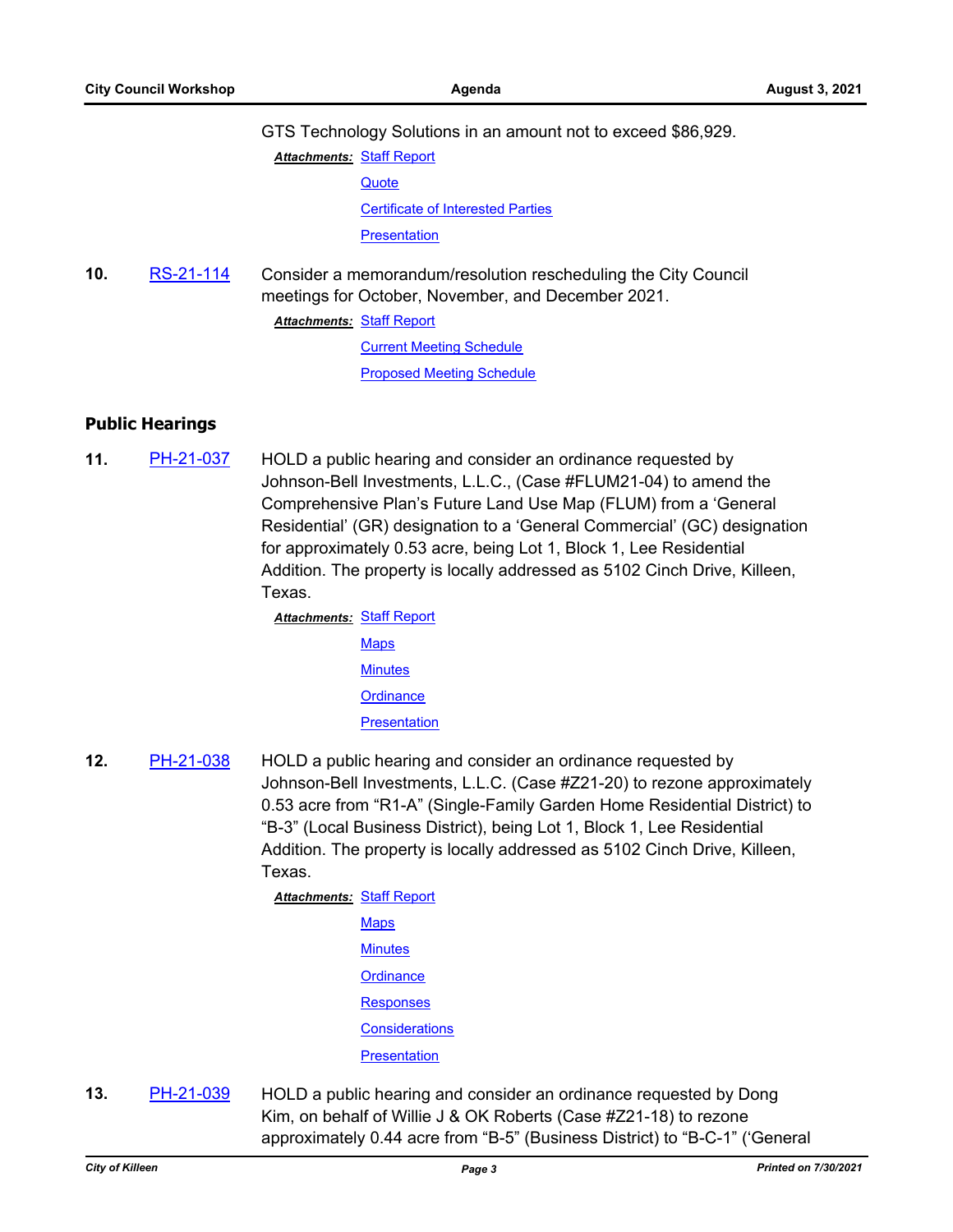Business and Alcohol Sales District), being Lot 2A, Block 1, J. W. Norman Subdivision Amendment. The property is locally addressed as 810 West Rancier Avenue, Suite 600, Killeen, Texas.

**Attachments: [Staff Report](http://killeen.legistar.com/gateway.aspx?M=F&ID=0e06b62b-ab65-42f0-883f-988fe86bc5b2.pdf)** 

- [Maps](http://killeen.legistar.com/gateway.aspx?M=F&ID=8c46db9b-f3da-4399-ad38-2441c4d5ce2d.pdf) **[Minutes](http://killeen.legistar.com/gateway.aspx?M=F&ID=aa6fc3d6-7727-40ea-90ac-a419456a35e3.pdf) [Ordinance](http://killeen.legistar.com/gateway.aspx?M=F&ID=6be5d682-6727-4f71-a9ad-117ef28e9165.pdf) [Considerations](http://killeen.legistar.com/gateway.aspx?M=F&ID=a7cfa9c3-4205-44b1-8587-35f2ba37eba5.pdf) [Presentation](http://killeen.legistar.com/gateway.aspx?M=F&ID=66c63385-8544-40d3-96de-913735f9c8ec.pdf)**
- **14.** [PH-21-040](http://killeen.legistar.com/gateway.aspx?m=l&id=/matter.aspx?key=5574) HOLD a public hearing and consider an ordinance requested by Cactus Jack Development, Inc. on behalf of Charles R. and Ira Boggs (Case #Z21-21) to rezone approximately 128.82 acres from "A-R1" (Agricultural Single-Family Residential District), "B-5" (Business District), and "A" (Agricultural District) to a Planned Unit Development (PUD) with "R-1" (Single-Family Residential), "SF-2" (Single-Family Residential), "R-2" (Two-Family Residential), and "B-3" (Local Business District) uses, being out of the WL Harris Survey, Abstract No. 1155 and S.P.R.R. Co. Survey, Abstract No. 794. The property is locally addressed as 5901 South Fort Hood Street, Killeen, Texas.
	- **Attachments: [Staff Report](http://killeen.legistar.com/gateway.aspx?M=F&ID=e296bb79-c778-4d81-b125-96bce4439171.pdf) [Maps](http://killeen.legistar.com/gateway.aspx?M=F&ID=8e822547-728e-4c91-9026-9023652c8e95.pdf) [Minutes](http://killeen.legistar.com/gateway.aspx?M=F&ID=f236975e-a896-462a-8622-bdcce3b9a168.pdf) [Ordinance](http://killeen.legistar.com/gateway.aspx?M=F&ID=f8665b95-2df1-4d3c-8d16-cb154d15411a.pdf) [Considerations](http://killeen.legistar.com/gateway.aspx?M=F&ID=eaa2504a-f42e-42b9-99e1-96f318bd5548.pdf)** [Responses](http://killeen.legistar.com/gateway.aspx?M=F&ID=22941b48-c423-40b5-b36c-28c45bd24f22.pdf) **[Presentation](http://killeen.legistar.com/gateway.aspx?M=F&ID=8040f4da-8ccf-4147-ba9e-1c9baa077024.pdf)**
- **15.** [PH-21-041](http://killeen.legistar.com/gateway.aspx?m=l&id=/matter.aspx?key=5575) HOLD a public hearing and consider an ordinance requested by Mitchell & Associates on behalf of Twin Creek Joint Venture II (Case #Z21-22) to rezone approximately 2.27 acres from "B-5" (Business District) to "R-2" (Two-Family Residential District), being Lot 6, Block 2, Twin Creek Addition Section Two. The property is locally addressed as 4202 Water Street, Killeen, Texas.

**Attachments: [Staff Report](http://killeen.legistar.com/gateway.aspx?M=F&ID=d3ccceed-1c7a-4793-ab79-27c7c58cdd44.pdf)** 

- **[Maps](http://killeen.legistar.com/gateway.aspx?M=F&ID=cbc3e5c8-a005-4f2d-b7b8-39ac10fb42a9.pdf) [Minutes](http://killeen.legistar.com/gateway.aspx?M=F&ID=bca59fb6-7540-47d8-a8a9-35e2894c139b.pdf) [Ordinance](http://killeen.legistar.com/gateway.aspx?M=F&ID=c7076ab8-ce9f-402b-b332-8ac764b55df2.pdf) [Considerations](http://killeen.legistar.com/gateway.aspx?M=F&ID=2677c89c-e4a6-4be5-8439-e06588765205.pdf) [Presentation](http://killeen.legistar.com/gateway.aspx?M=F&ID=6e0a658f-9507-4513-aa5f-049d9f962ec9.pdf)**
- **16.** [PH-21-042](http://killeen.legistar.com/gateway.aspx?m=l&id=/matter.aspx?key=5576) HOLD a public hearing and consider an ordinance requested by Mitchell & Associates on behalf of Fameco-Texas, L.L.C. (Case #Z21-23) to rezone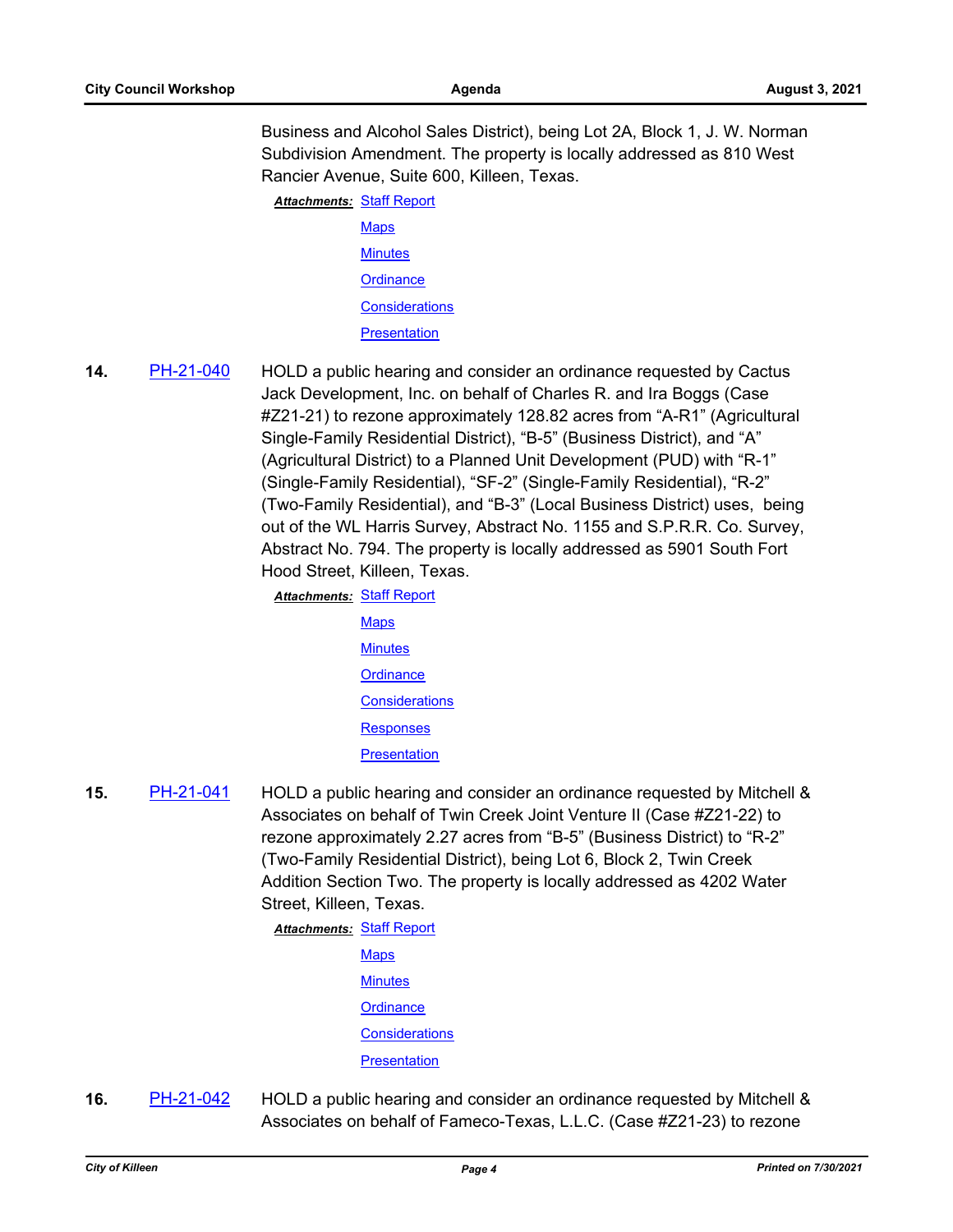approximately 0.237 acre from "R-MH" (Residential Mobile Home District) to "R-2" (Two-Family Residential District). The property is locally addressed as 413 E. Dunn Avenue, Killeen, Texas.

**Attachments: [Staff Report](http://killeen.legistar.com/gateway.aspx?M=F&ID=067f4df9-b2a0-419c-bbc7-aee59dd08d95.pdf)** 

- [Maps](http://killeen.legistar.com/gateway.aspx?M=F&ID=db1a1d12-84fc-4eca-ad80-3f47e33315e2.pdf) **[Minutes](http://killeen.legistar.com/gateway.aspx?M=F&ID=50868b31-7a99-44f5-a1fe-702d932ee4f8.pdf) [Ordinance](http://killeen.legistar.com/gateway.aspx?M=F&ID=36e18175-837d-4acf-90af-d49814a9ac64.pdf) [Considerations](http://killeen.legistar.com/gateway.aspx?M=F&ID=e771ab85-fd6a-456a-9c39-6571f16df4de.pdf) [Presentation](http://killeen.legistar.com/gateway.aspx?M=F&ID=c3073a9a-8916-47ae-88b8-9ad5c26ca5b4.pdf)**
- **17.** [PH-21-043](http://killeen.legistar.com/gateway.aspx?m=l&id=/matter.aspx?key=5627) HOLD a public hearing and consider an ordinance granting easements to Atmos Energy for approximately 0.221 acre consisting of a surface site easement, temporary workspace easement and access easement to be located at the terminus of Persimmon Drive, adjacent to 3008 Persimmon Drive, Killeen TX, 76543. (1st of 3 readings)

**Attachments: [Staff Report](http://killeen.legistar.com/gateway.aspx?M=F&ID=994bcbbe-af8f-4de0-8033-956bd1b22453.pdf) [Maps](http://killeen.legistar.com/gateway.aspx?M=F&ID=fd93a5df-91aa-4b78-895c-e96587131f11.pdf) [Exhibit](http://killeen.legistar.com/gateway.aspx?M=F&ID=f6cb8c0b-7a09-48a5-b8c6-99472d80a201.pdf) [Offer Letter](http://killeen.legistar.com/gateway.aspx?M=F&ID=33fda0b4-dfeb-4c1f-bd0b-8dda1d08ab17.pdf) [Ordinance](http://killeen.legistar.com/gateway.aspx?M=F&ID=8b3d10ea-d68d-410a-8eb4-8b30037c0072.pdf) [Presentation](http://killeen.legistar.com/gateway.aspx?M=F&ID=4c73084e-4b7c-4919-8669-00a089ca0a76.pdf)** 

## **Items for Discussion at Workshop**

- **18.** [DS-21-101](http://killeen.legistar.com/gateway.aspx?m=l&id=/matter.aspx?key=5615) Discuss FY 22 Budget and Capital Improvement Program
- **19.** [DS-21-102](http://killeen.legistar.com/gateway.aspx?m=l&id=/matter.aspx?key=5621) Discuss Multi-Family Inspection Program

**Attachments: [Presentation](http://killeen.legistar.com/gateway.aspx?M=F&ID=a5ba87ce-2ff5-468c-8af4-6e2f9b3b832e.pdf)** 

- **20.** [DS-21-103](http://killeen.legistar.com/gateway.aspx?m=l&id=/matter.aspx?key=5616) Discuss Governing Standards Review
- **21.** [DS-21-104](http://killeen.legistar.com/gateway.aspx?m=l&id=/matter.aspx?key=5630) City Manager Updates · COVID 19 Update

## **Adjournment**

*I certify that the above notice of meeting was posted on the Internet and on the bulletin boards at Killeen City Hall and at the Killeen Police Department on or before 5:00 p.m. on July 30, 2021.*

#### *Lucy C. Aldrich, City Secretary*

*\_\_\_\_\_\_\_\_\_\_\_\_\_\_\_\_\_\_\_\_\_\_\_\_\_\_\_\_\_\_\_*

*The public is hereby informed that notices for City of Killeen meetings will no longer distinguish between matters to be discussed in open or closed session of a meeting. This practice is in accordance with rulings by the Texas Attorney General that, under the Texas Open Meetings Act, the City Council may convene a closed session to discuss*